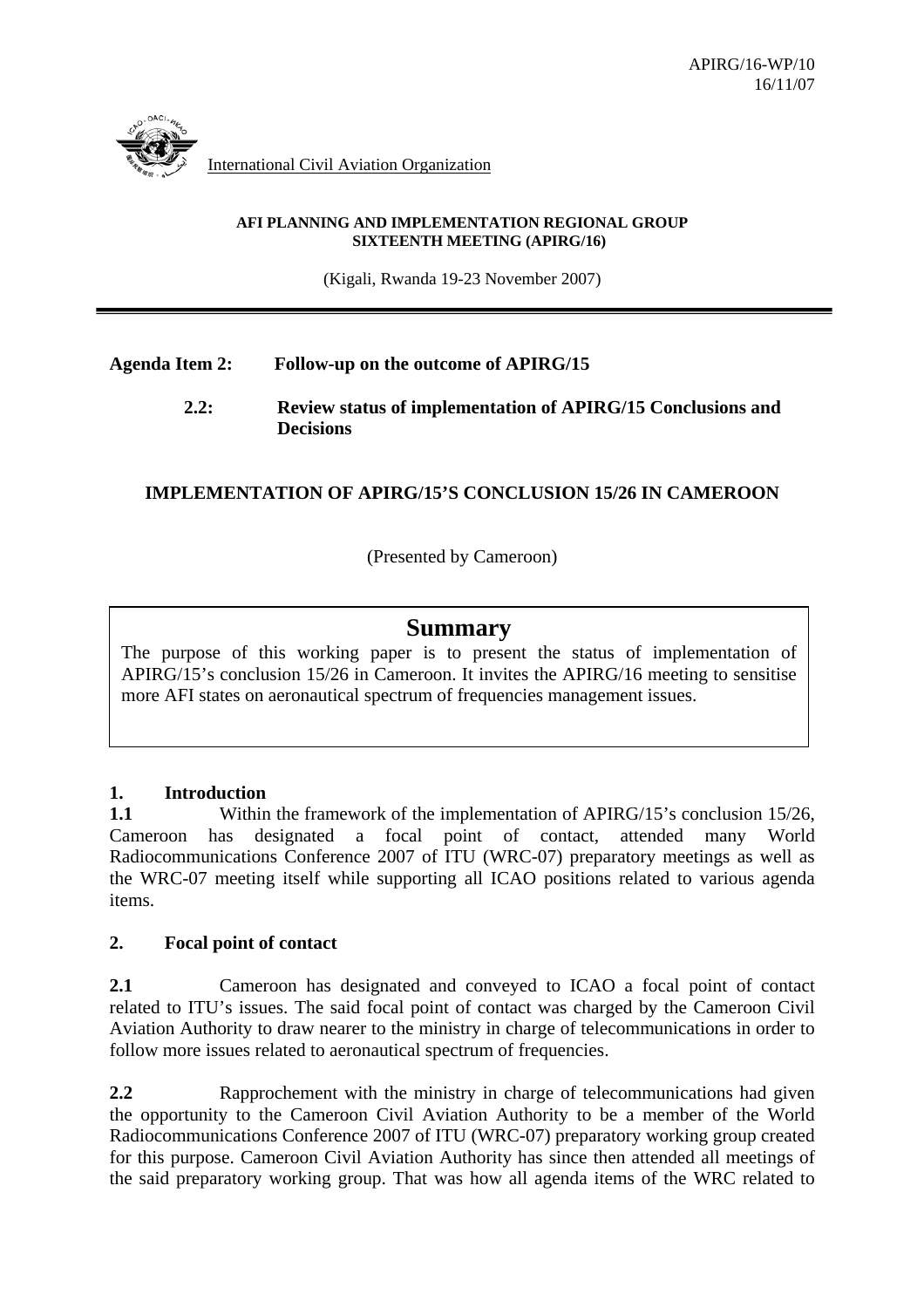aeronautical spectrum of frequencies was progressively handled to the Cameroon Civil Aviation Authority vigilance through the focal point of contact.

### **3. Meetings' participation**

**3.1** Taking into consideration the priority granted to tasks related to the protection and the availability of frequencies spectrum attributed to aeronautical services, Cameroon has formed a follow-up team which, with Cameroon Civil Aviation Authority experts, participated in WRC preparatory meetings organized by the ministry in charge of telecommunications, by African Telecommunications Union (ATU) and ITU-R. It's in this framework that, for the preparation of the WRC-07, Cameroon has participated in:

- 08 meetings organized by the ministry in charge of telecommunications
- 02 meetings organized by ATU in Yaoundé and Abuja,
- 02 Conference preparatory meetings (CPM) organized by ITU-R in Geneva.

**3.2** The contribution of the Cameroon Civil Aviation Authority in all Cameroon's delegation permitted to exhibit and appropriate ICAO position related to WRC-07 agenda items so that it was integrated into the Cameroon national's contribution to WRC-07. That integration of ICAO position has been supported by Cameroon's delegation at the level of ATU WRC-07 preparatory meetings. This led to the elaboration of an African common proposals integrating ICAO position with an active participation of Cameroon.

**3.3** Cameroon participated to the World Radiocommunications Conference 2007 of ITU (WRC-07) held in Geneva from  $22<sup>nd</sup>$  of October to  $16<sup>th</sup>$  November 2007 with Cameroon Civil Aviation Authority expert in its delegation who was the focal point of contact. Taking into consideration of the diversity of items in the agenda of the WRC-07, Cameroon's delegation in its strategy to cover all agenda items, handled the follow-up of items related to aviation to members from this sector.

### **4. Support of ICAO position**

**4.1** The presence of member from aeronautical sector facilitated the taking into consideration related ICAO position at the level of the WRC-07, notably the implementation of resolutions 747 (WRC-03), 230 (WRC-03), 414 (WRC-03) and 415 (WRC-03).

**4.2** In this regard, the implementation of the resolution 415 (WRC-03) which was introduce and supported mainly by the African common proposals with the adoption of the Recommendation [AERO-VSAT] (WRC-07) illustrate the necessity of the attendance of the civil aviation administration members in the preparatory meetings of WRCs with a highly support of ICAO's Regional Offices.

### **5. Action Required**

- **5.1** In the light of what is above mentioned, the APIRG/1 meeting is invited to :
	- **a)** Take note of information contained in this working paper ;
	- **b)** Stress on sensitisation of AFI states to provide ICAO with their focal point of contact ;
	- **c)** Invite civil aviation administrations to integrate the WRC preparatory groups within the ministry in charge of telecommunications in their states;